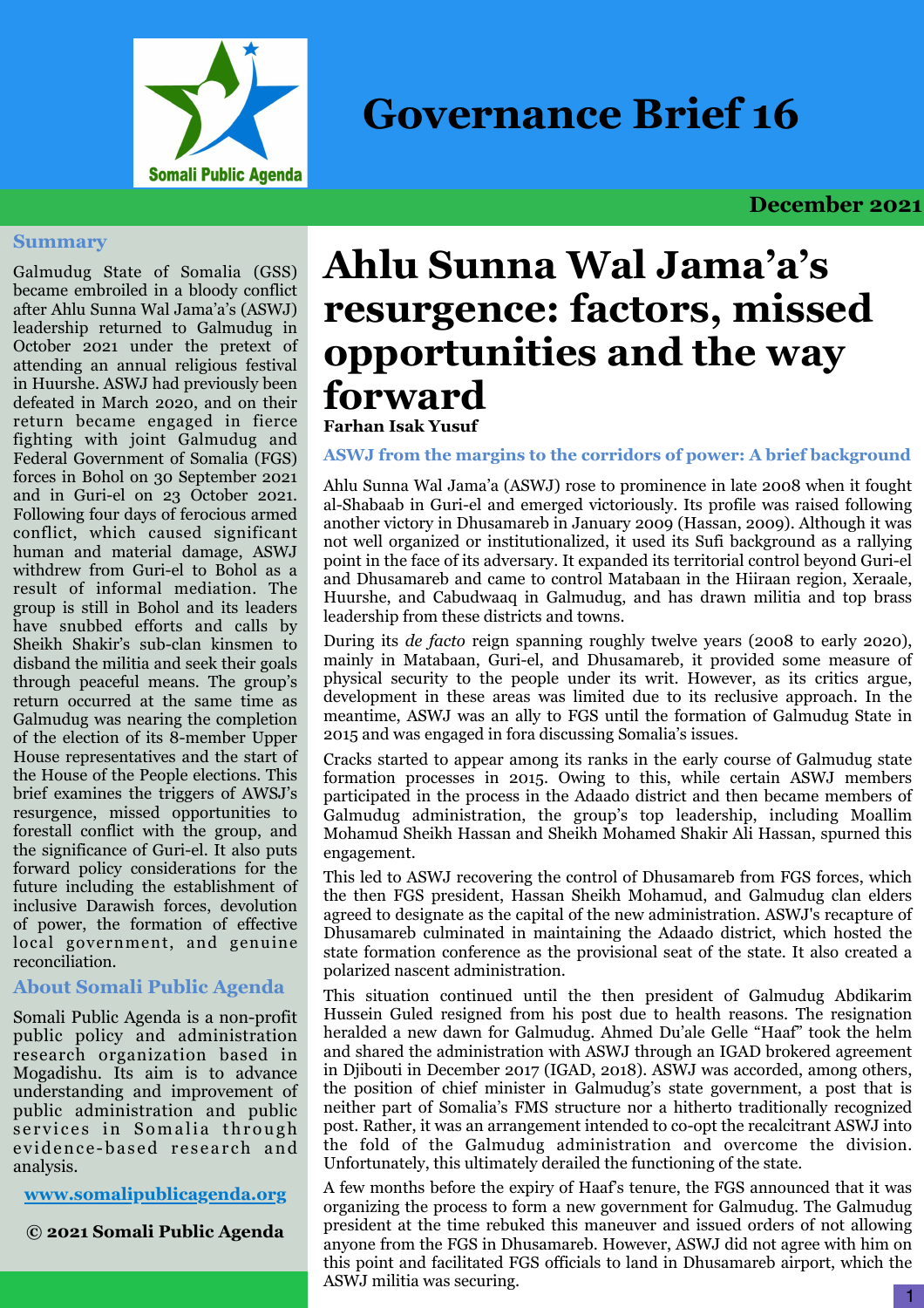After a long and complicated reconciliation and electoral processes, the FGS allocated 20 MPs for ASWJ in the new Galmudug state legislature. This followed tough haggling around the integration of their militia into the FGS army structure. However, this share from the pie did not satisfy the ASWJ leadership. It proclaimed a parallel legislature and Sheikh Mohamed Shakir Ali Hassan as the president of Galmudug in the Inji compound in Dhusamareb in January 2020. Consequently, the FGS used force in March 2020 to finish off ASWJ's challenge after efforts to settle the issue by elders and politicians from the sub-clan of the two ASWJ leaders ended in vain. ASWJ was outgunned and Sheikh Mohamed Shakir Ali Hassan and Moallim Mohamud left Dhusamareb for Galkacyo under the cover of night and then flew to Nairobi.

This brief now explores the abrupt resurgence of ASWJ in Galmudug, the triggers for its comeback, missed opportunities to forestall conflict, the significance of Guriel, and the promotion of that town to district status. The brief draws on primary and secondary sources to appreciate and elucidate the current situation. SPA conducted a review of secondary sources, primarily news media reports, and key informant interviews with journalists, officials from the Galmudug administration, business persons, and members from the civil society between late October and earlier November 2021.

#### **Galmudug caught off guard**

After more than about a year and a half of self-imposed exile, senior leaders of ASWJ returned to Galmudug from Turkey where they had reportedly been staying for a year. The leaders of the group – Sheikh Mohamed Shakir Ali Hassan and Moallim Mohamud Sheikh Hassan – landed respectively at Guri-el and north Galkacyo airports on the 11th September 2021 (Mustaqbal Media, 2021).

After their arrival, each traveled to Huurshe, about 70km north of Dhusamareb, by road. They explained the intention of their return to Galmudug and particularly to Huurshe as attending an annual festival to commemorate a revered sheikh, Sheikh Yusuf Direed, whose tomb lies in Huurshe. At Huurshe, where the memorialization was held, former ASWJ militias attended who had been integrated into the different sectors of the FGS forces. The ASWJ leadership, particularly Sheikh Shakir, started mobilizing and restoring relations with his former militias. Within a few days in Huurshe, he managed to mobilize a force mainly drawn from his sub-clan and defectors from FGS and Galmudug forces to rally behind their former bosses.

The militia moved from Huurshe to Bohol after the elders told them not to orchestrate violent conflict against Galmudug from their town. Bohol is about 20km north of Dhusamareb and home for Sheikh Shakir – ASWJ leader – and his sub-clan. On 30 September 2021, fighting between ASWJ and Galmudug forces and SNA broke out in Bohol where at least 20 people were killed and 10 people wounded among the combatants (VOA Somali, 2021).

The joint federal government and Galmudug Darawish forces attacked Bohol. However, it could not overrun the armed ASWJ militia and withdrew to Dhusamareb with casualties sustained to its members. After this unsuccessful offensive, ASWJ moved to Guri-el, a town it coveted. It captured the town from a few police officers without a fight on 1 October 2021 (VOA Somali, 2021). Losing this town to ASWJ represented a heavy blow to the

Galmudug administration because of its multifaceted significance as a symbol of the state.

The Galmudug state planned a decisive offensive to wrestle the town back from the control of ASWJ with the help of the FGS forces. After four days of heavy fighting, which killed at least 120 fighters among the warring parties and wounded more than 600 people, ASWJ withdrew from Guri-el to Bohol. This was achieved through informal mediation brokered by a businessman belonging to the same sub-clan as Sheikh Shakir.

#### **Triggers of AWSJ's resurgence**

With the worrisome developments in Galmudug, it is of great importance to look into the factors that may provide a reasonable explanation for the unexpected comeback of ASWJ to the state. Multiple factors have contributed to the group's comeback. They include, among others:

**Unaddressed ASWJ vendetta**: when the FGS overpowered the ASWJ militia in March 2020 in Dhusamareb, the latter surrendered to FGS forces in Galmudug. At the behest of the sub-clan of two leaders of ASWJ, the leaders were freed and let go. The two sheikhs left Dhusamareb ignominiously to the north of Galkacyo where they took a flight to Kenya. Although it can't be illustrated whether it was by design or fault, the Galmudug president did not make meaningful efforts to engage with former leaders of ASWJ to reconcile with them, redress their grievances, or accommodate their interests in his government in the interests of keeping Galmudug safe from the potential threat that might come from the defeated group. Consequently, the vanquished had their feelings suppressed and hid from the limelight waiting for the right moment to exploit. Hence, if the Galmudug State initiated efforts to engage with the group's leaders, its resurgence could have been minimized.

**Grievances by ex-ASWJ officers in FGS army structure in Galmudug:** as part of the Galmudug state formation process in 2019, FGS integrated former militias of ASWJ into Somalia's different types of forces, such as military, police, and intelligence. According to sources in Galmudug, there were growing grievances held by the ex-ASWJ officers in the FGS forces in Galmudug mainly over lack of promotion and unfulfilled promises. The officers who were reported to have complained defected back to ASWJ when their former bosses, returned to Galmudug.

**Al-Shabaab surge in areas of former ASWJ jurisdiction**: increased al-Shabaab ambushes and mines laying in and around the road linking Guri-el and Dhusamareb provided a justifiable excuse for ASWJ's comeback. People in the formerly Ahlu Sunna Wal Jama'a administered cities felt the brunt of insecurity from the reported al-Shabaab night patrols near Dhusamareb and Guri-el. For that matter, residents in these towns longed for the security they had had under the Ahlu Sunna Wal Jama'a's stint in power. On 7 February 2021, a NISA commander at Dhusamareb Abdirashid Abdinur Qoje and 11 soldiers who were accompanying him were killed after an improvised explosive device (IED) planted in the road between Dhusamareb and Ceel Dheere targeted their vehicle. Al-Shabaab claimed responsibility for this attack (VOA Somali, 2021), and this incident, with other smaller attacks that have followed since then, has made this road impassable for the Galmudug officials.

**Galmudug lacks inclusive state-level security forces:** Galmudug has no security forces – except Darawish forces – that are specifically responsible for providing security to the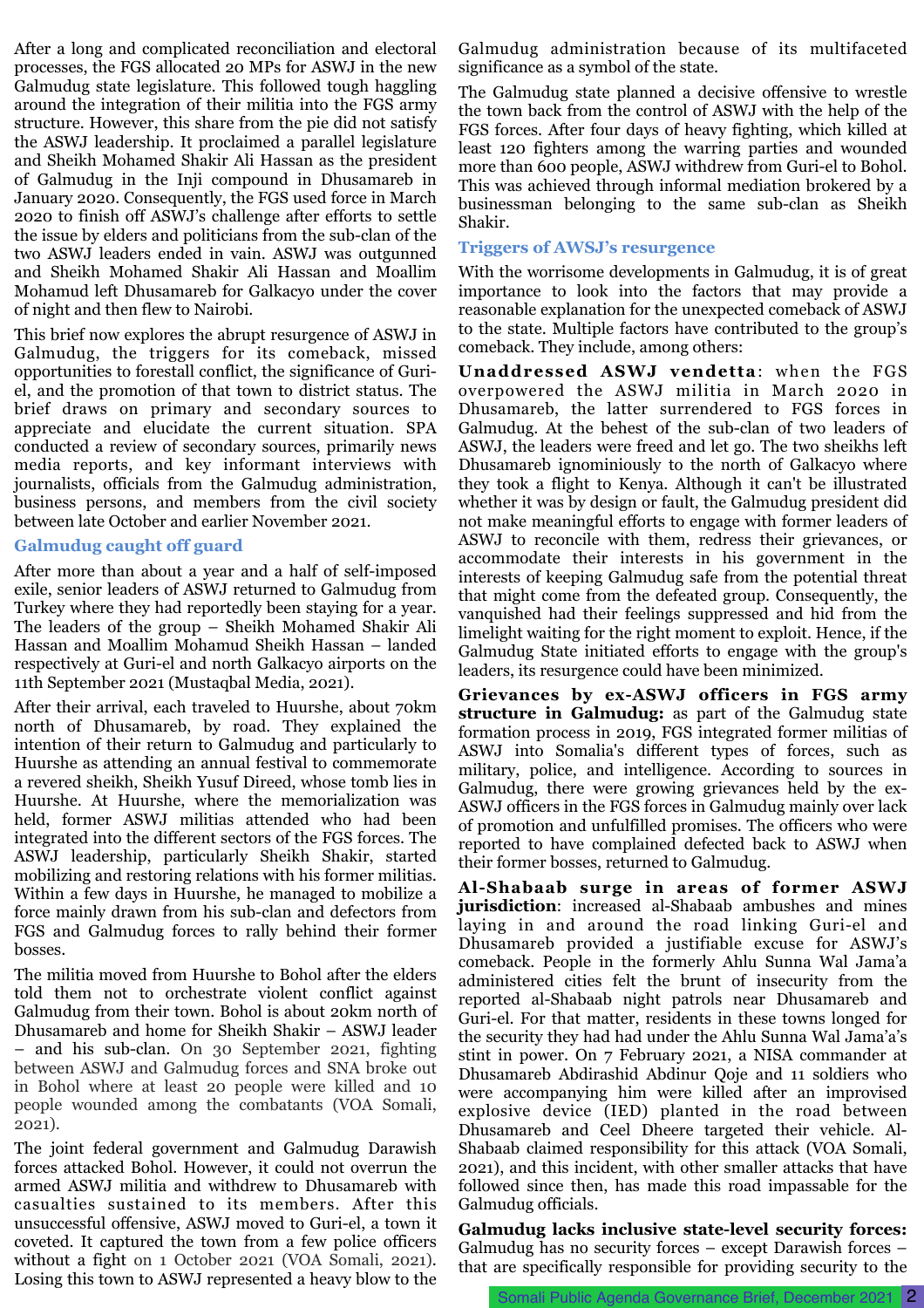areas that fall under its jurisdiction. Since late 2019, FGS has deployed contingents in preparation for the state formation process. These troops have been protecting the seat of the state, Dhusamareb. Galmudug has formed Darawish forces, – state-level security forces. The current forces are drawn only from one sub-clan in Galmudug. This has made Galmudug easy prey to any party that may want to use force to get concessions from this fledgling administration. Former ASWJ militias who were integrated into the FGS army structure are present in Galmudug and their allegiance hasn't yet shifted from ASWJ.

**The Upper House's manipulated elections and concerns over the House of the People elections in Galmudug:** President Qoorqoor excluded many interested and eligible individuals from the list of the Upper House candidates. He is accused of reserving the seats for candidates he preferred, and this generated hostility by these potential candidates and their supposed benefactors. Likewise, there is a concern held by some that the conduct of the House of the People elections will potentially follow the same path. For that reason, some politicians from the state who fell out with President Qoorqoor and those who think he may not side with them and/or not administer justice among the potential contenders, have sympathized with ASWJ's offensive against Galmudug. A joint Somali Public Agenda and Interpeace study published in April 2021 on Galmudug reconciliation warned that Galmudug may descend into violence if President Qoorqoor doesn't manage elections impartially. That warning fell on deaf ears and has come to pass.

#### **Missed opportunities: nipping ASWJ in the bud**

After ASWJ leaders arrived in Galmudug and began mobilizing militias, it became apparent to the state government how serious a threat the group posed to the embryonic FMS. The Galmudug leadership did not respond quickly enough to the dangers of the group's efforts to subvert legitimate authority. Galmudug's administration had opportunities to prevent the leaders from organizing deadly violence in the state but did not seize these.

First, Galmudug state failed to reconcile with the group's leaders. President Ahmed Qoorqoor was supposed to extend his hand to ASWJ leaders to settle their grudges. However, this never happened.

Second, the Galmudug state could have prepared carefully selected security forces whose backgrounds were vetted and deployed them to Huurshe where the event was taking place. They could have taken over the security of the event with the coordination and cooperation of elders and clerics from the town. The security forces could have kept a vigilant eye on any behavior and movement beyond the scope of the event and prevented it from occurring. When the event concluded, the security forces could have escorted the leaders of ASWJ to Dhusamareb. The president and members from his cabinet could have accorded them a courtesy visit containing all prospects for political mobilization.

Third, the Galmudug state did not strengthen the bond between the state and district level administrations. The power lies in the capital of the state and rests in the hands of the president. This has created a yawning gap between the two levels of government. This has made some towns susceptible to the ASWJ's appeal as they don't currently derive any tangible benefits from the state.

#### **The flashpoint: what does Guri-el mean to Galmudug?**

Guri-el enjoys significance from multiple fronts, which makes it indispensable for any party that wants to exert its authority on Galmudug, whether state government or insurgency groups challenging its authority. Its significance stems from several sources.

**It is a business and financial hub**: Galmudug state has two customs points: one is in south Galkacyo where the administration collects taxes from transport that carries goods from Boosaaso port in Puntland and beyond, whereas the second one is in Guri-el. All the goods transported from Mogadishu to Galmudug pass through Guri-el and livestock to be exported at Boosaaso port are taxed at this customs post in Guri-el. Most of the livestock exported from Boosaaso is also bought from Guri-el and its adjacent villages, along with the Hiiraan region. Further, Guri-el has the largest livestock market in Galmudug. Companies trading in livestock have their main or branch offices in Guri-el. Thus, the Guri-el livestock market is a major source of the meat used in Galmudug and beyond. People with knowledge of bustling business activities in Guri-el and the actual and potential tax generation underline the fact that the town has a fairly significant tax base that dwarfs other districts in the state. According to Galmudug revenue generation sources, taxes that accrue to the state from Guri-el customs account for more than 50% of the total domestic revenue.

**Geographic advantage**: Guri-el is located where HirShabelle and Galmudug states meet. It is the gateway to Galmudug. The livelihoods of approximately 100 villages along the border of Ethiopia-Galmudug, and Hiiraan-Galmudug are dependent on Guri-el. Likewise, for the people in Ceel-buur district and its surrounding villages, Guri-el represents a lifeline for them, as the major source for goods and services they need.

**Religious significance:** Traditionally Guri-el is home to the Sufi sect particularly the Qadiriya order, which commands a significant following in Guri-el and its surrounding rural areas. When ASWJ came back to Galmudug recently and fought Galmudug forces at Bohol, the staunch adherents of the group in Guri-el, specifically Qur'anic school teachers, came out and took arms in support of ASWJ against what they called the "crusade of Salafism". This was a thinly veiled description of those in the Galmudug state government who don't subscribe to their Sufi practices and beliefs.

#### **Guri-el gets attention**

ASWJ withdrew from Guri-el in the aftermath of four days of heavy fighting that caused the death of at least 120 people mostly combatants from both sides. There were 600 injuries on both sides, and the displacement of more than 100,000 people (16,740 households), along with the destruction of properties including hospitals (VOA Somali, 2021). Following this, the president of Galmudug and his cabinet arrived in Guri-el and held an extraordinary cabinet meeting on 29 October 2021.

The cabinet raised in their agenda, among other items, the status of Guri-el. The cabinet, after listening to a proposal made by the Galmudug Minister of Interior, Reconciliation, and Local Governments, approved unanimously to promote Guri-el to a district. This was news that the Guri-el community has welcomed and has long been awaited.

The people of Guri-el have been protesting against the prevention of Guri-el from participating in the UN Joint